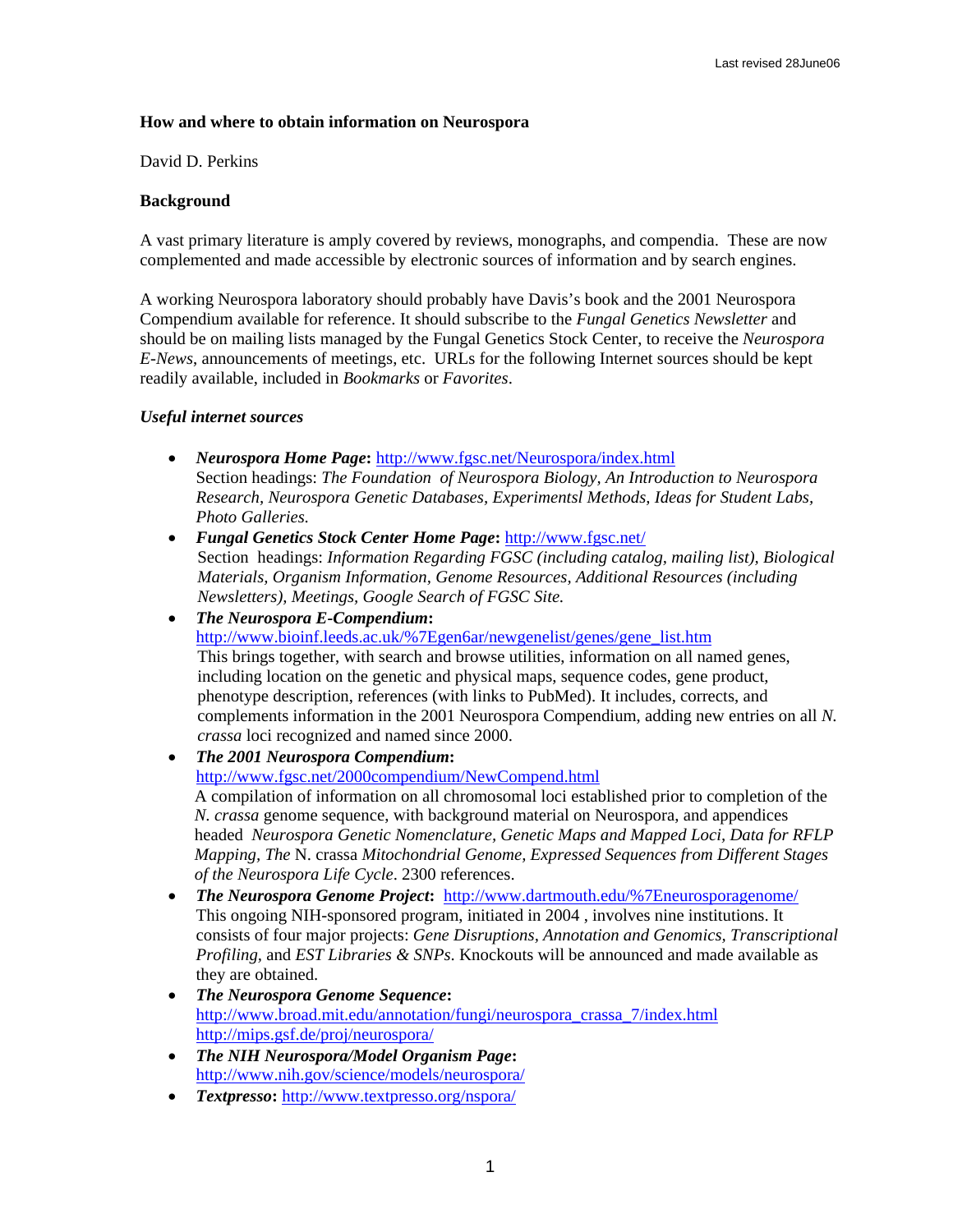A search engine of *N. crassa* literature powered by the Textpresso project. As of 11/05, this is based on 1733 full text articles pertaining to fungus biology that were published from 1986- 2005. This site contains articles from 21 journals, but the majority come from *Fungal Genetics Biology, Genetics,* and *Journal of Biological Chemistry.* The full text of these articles can be searched using keywords and/or categories from the Textpresso ontology.

- *The Neurospora Bibliography***:** <http://www.fgsc.net/scripts/biblio.asp> This bibliograhy includes all the references in the 1965 *Neurospora Bibliography and Index* by Bachman and Strickland, and in subsequent supplements published annually in the Neurospora Newsletter/Fungal Genetics Newsletter. (For publications in recent years not yet incorporated, see individual Newsletters.) Searchable by author, title, date, or journal.
- *Photographs***:** <http://www.stanford.edu/group/neurospora/Photos.html> A microscopic examination by N. B. Raju of meiosis, ascus development, and other events in the sexual phase.

### *Useful reference works, compilations, landmark papers, and reviews*

The following list is paralleled by similar lists at other web sites (e.g., [http://www.stanford.edu/group/neurospora/index.html,](http://www.stanford.edu/group/neurospora/index.html) <http://www.nih.gov/science/models/neurospora/>, <http://www.fgsc.net/>. Some of these sites may be more informative than others, depending on inclusiveness and on the frequency of updating of the site.

### *General*

Davis, R. H. 2000. *Neurospora: Contributions of a Model Organism.* Oxford University Press, New York.

### *Compendia*

Perkins, D. D., A. Radford, and M. S. Sachs. 2001. *The Neurospora Compendium: Chromosomal Loci.* Academic Press, San Diego. [http://www.fgsc.net/2000compendium/NewCompend.html.](http://www.fgsc.net/2000compendium/NewCompend.html) This book is complemented and updated by the on-line E-Compendium (2005 and continuing). See above.

Perkins, D. D., A. Radford, D. Newmeyer, and M. Björkman, 1982. Chromosomal loci of *Neurospora crassa*. Microbiol. Rev. 46: 426-570.<http://www.fgsc.net/compend/compend.html>

Perkins, D. D. 1997. Chromosome rearrangements in Neurospora and other filamentous fungi. Adv. Genet. 36: 239-398. [http//www.stanford.edu/group/neurospora/OldPDFs/PerkinsAdvGen97.pdf](http://www.stanford.edu/group/neurospora/OldPDFs/PerkinsAdvGen97.pdf)

### *Genome annotation*

Borkovich, K. A., L. A. Alex, O. Yarden, M. Freitag, G. E. Turner, N. D. Read, S. Seiler, D. Bell-Pedersen, J. Paietta, N. Plesofsky, M. Plamann, M. Goodrich-Tanrikulu, U. Schulte, G. Mannhaupt, F. E. Nargang, A. Radford, A., C. Selitrennikoff, J. E. Galagan, J. C. Dunlap, J. J. Loros, D. Catcheside, H.Inoue, R. Aramayo, M. Plamann, E. U. Selker, M. S. Sachs, G. A. Marzluf, I. Paulsen, I., R.Davis, D. J. Ebbole, A. Zelter, E. R. Kalkman, R. O'Rourke, F. Bowring, J. Yeadon, C. Ishii, K. Suzuki, W. Sakai, and R. Pratt. 2004. Lessons from the genome sequence of *Neurospora crassa*: Tracing the path from genomic blueprint to multicellular organism. Microbiol. Mol. Biol. Rev. 68: 1- 108.<http://mmbr.asm.org/cgi/reprint/68/1/1>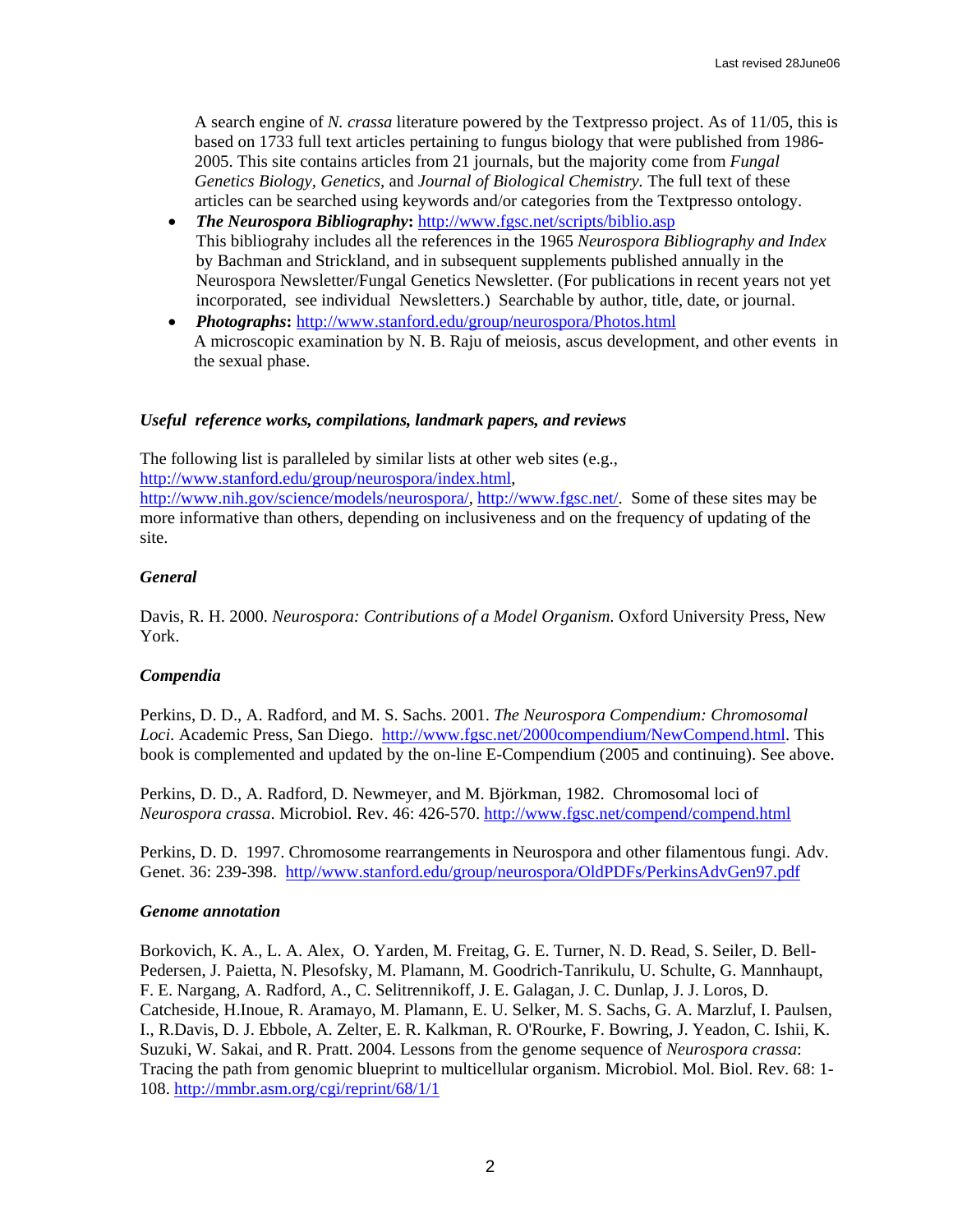Radford, A. 2004. Metabolic highways of *Neurospora crassa* revisited. Adv. Genet. 52: 165-207.

#### *Historical*

Shear, C. L., and B. O. Dodge. 1927. Life histories and heterothallism of the red bread-mold fungi of the *Monilia sitophila* group. J. Agr. Res. 34: 1019-1042. <http://www.stanford.edu/group/neurospora/UsefulPDFs/1927Shear-Dodge.Neurospora.pdf>

Dodge, B. O. 1927. Nuclear phenomena associated with heterothallism in the ascomycete Neurospora. J. Agr. Res. 35: 289-305. <http://www.stanford.edu/group/neurospora/UsefulPDFs/1927Dodge.NucPhen.pdf>

Beadle, G. W., and E. L. Tatum. 1941. Genetic control of biochemical reactions in Neurospora. Proc. Nat. Acad. Sci .USA 27: 499- 506.<http://www.stanford.edu/group/neurospora/UsefulPDFs/1941Beadle-Tatum.pdf>

Horowitz, N. H. 1991. Fifty years ago: The Neurospora revolution. Genetics 127: 631-636. <http://www.genetics.org/content/vol127/issue4/index.shtml>

Perkins, D. D. 1992. Neurospora: The organism behind the molecular revolution. Genetics 130: 687- 701.<http://www.genetics.org/content/vol130/issue4/index.shtml>

Horowitz, N. H. 1973. Neurospora and the beginnings of molecular genetics. Neurospora Newslett. 20: 4-6.<http://www.fgsc.net/fgn/nn20/20Horowitz.pdf>

Horowitz, N. H. 1985. The origins of molecular genetics: One gene, one enzyme. BioEssays 3: 37-39. [http://www3.interscience.wiley.com/cgi-bin/jissue/109911484](http://www3.interscience.wiley.com/cgi-bin/fulltext/109911494)

Fincham, J. R. S. 1985. From auxotropic mutants to DNA sequences. In *Gene Manipulation in Fungi.*  (J. W. Bennett and L. L. Lasure, eds.). pp. 3-34. Academic Press.

Perkins, D. D., 1992 Neurospora chromosomes. In *The Dynamic Genome: Barbara McClintock's Ideas in the Century of Genetics* (N. Federoff and D. Botstein, eds.) pp. 33-44. Cold Spring Harbor Laboratory Press.

<http://www.stanford.edu/group/neurospora/UsefulPDFs/PerkinsChromosomes92.pdf>

Perkins, D. D., and R. H. Davis. 2000. Neurospora at the millennium. Fungal Genet. Biol. 31: 153- 167. <http://www.stanford.edu/group/neurospora/pdfs/Perkins&Davis2000b.pdf>

Davis, R. H., and D. D. Perkins. 2002. Neurospora: A model of model microbes. Nature Rev. Genet. 3: 397-403. [http://www.nature.com/cgi-taf/DynaPage.taf?file=/nrg/journal/v3/n5/full/nrg797\\_fs.html](http://www.nature.com/cgi-taf/DynaPage.taf?file=/nrg/journal/v3/n5/full/nrg797_fs.html)

[Perkins](http://www.fgsc.net/fgn49/fgn49PerkinsChrono.htm), D. D., and R. H. Davis. 2002. Neurospora chronology -- 1843−2002. Fungal Genet. Newslett. 49: 4-8. [http://www.fgsc.net/fgn49/fgn49PerkinsChrono.htm](http://www.fgsc.net/fgn49/fgn49tofc.htm)

Robbins, W. J. 1962. Bernard Ogilvie Dodge, April 18, 1872−August 9, 1960. Biographical. Memoirs Nat. Acad. Sci. USA 36: 85-124.

Horowitz, N. H. 1990. George Wells Beadle, October 22, 1903−June 9, 1989. Biographical. Memoirs Nat. Acad. Sci. USA 59: 26-52.

[http://www.stanford.edu/group/neurospora/UsefulPDFs/1990Beadle%20Memoir%20\(Horowitz\).pdf](http://www.stanford.edu/group/neurospora/UsefulPDFs/1990Beadle Memoir (Horowitz).pdf)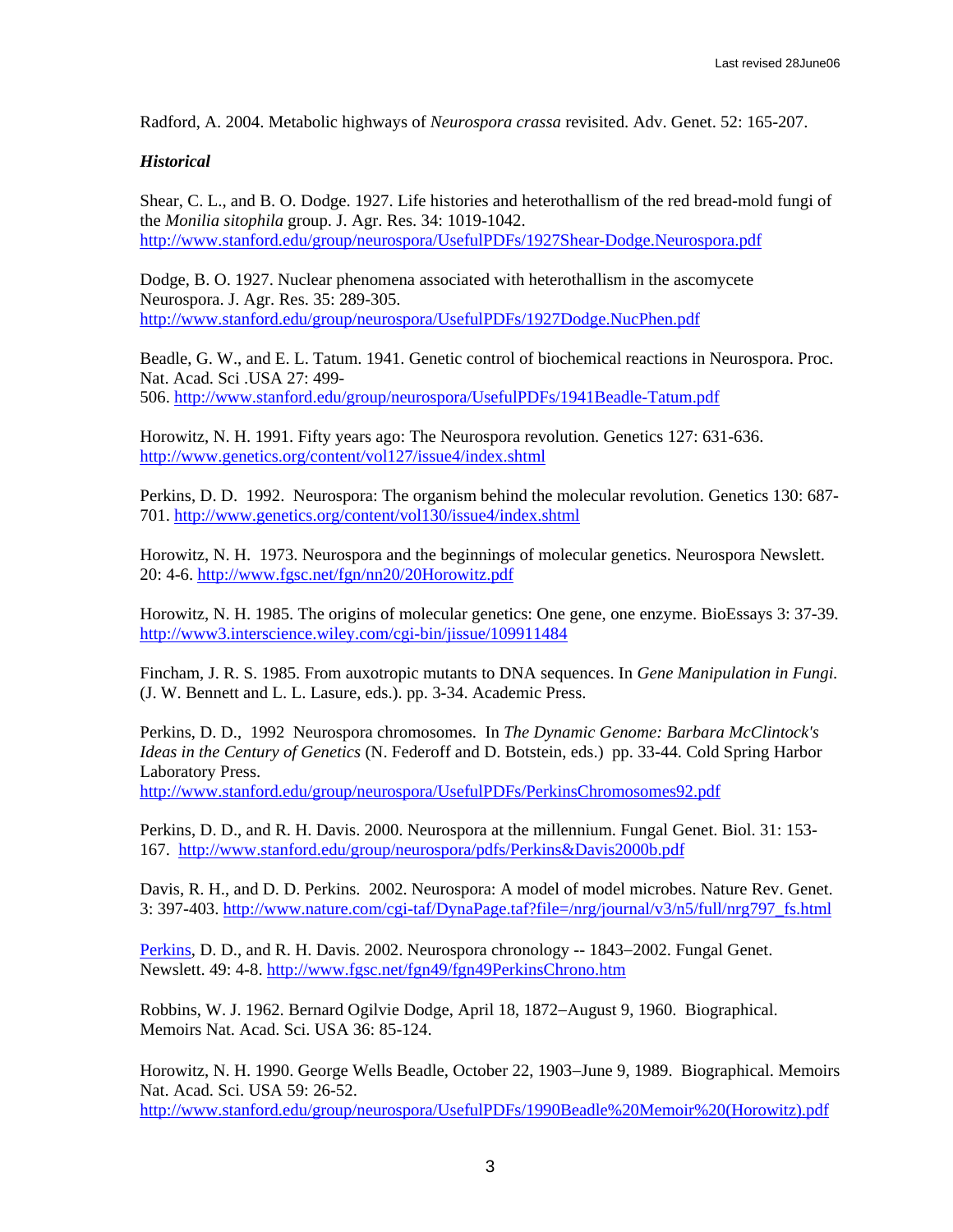Lederberg, J. 1990. Edward Lawrie Tatum, December 14, 1909−November 7, 1975. Biographical. Memoirs Nat. Acad. Sci. USA 59: 356-386. [http://www.stanford.edu/group/neurospora/UsefulPDFs/1990Tatum%20Memoir%20\(Lederberg\).pdf](http://www.stanford.edu/group/neurospora/UsefulPDFs/1990Tatum Memoir (Lederberg).pdf)

Fincham, J. R. S., and B. John. 1995. David Guthrie Catcheside, 31 May 1907−1 June 1994. Biographical Memoirs Fellows Royal Soc. 41: 119-134. [http://www.jstor.org/cgi](http://www.jstor.org/cgi-bin/jstor/printpage/00804606/ap030043/03a00080/0-150.pdf?backcontext=results&dowhat=Acrobat&config=&userID=ab403d72@stanford.edu/01cc993341231a10bfd920fed&0-150.pdf)[bin/jstor/printpage/00804606/ap030043/03a00080/0-](http://www.jstor.org/cgi-bin/jstor/printpage/00804606/ap030043/03a00080/0-150.pdf?backcontext=results&dowhat=Acrobat&config=&userID=ab403d72@stanford.edu/01cc993341231a10bfd920fed&0-150.pdf) [150.pdf?backcontext=results&dowhat=Acrobat&config=&userID=ab403d72@stanford.edu/01cc993](http://www.jstor.org/cgi-bin/jstor/printpage/00804606/ap030043/03a00080/0-150.pdf?backcontext=results&dowhat=Acrobat&config=&userID=ab403d72@stanford.edu/01cc993341231a10bfd920fed&0-150.pdf)

[341231a10bfd920fed&0-150.pdf](http://www.jstor.org/cgi-bin/jstor/printpage/00804606/ap030043/03a00080/0-150.pdf?backcontext=results&dowhat=Acrobat&config=&userID=ab403d72@stanford.edu/01cc993341231a10bfd920fed&0-150.pdf)

Radford, A., and R. H. Davis. 2005. John R. S. Fincham (1926−2005): A life in microbial genetics. Genetics 171: 1-5. <http://www.genetics.org/cgi/reprint/171/1/1>

### *Bibliographies*

Fungal Genetics Stock Center. *Neurospora Bibliography*. <http://www2.kumc.edu/scripts/fgsc/biblio.asp>

Bachmann, B. J., and W. N. Strickland. 1965. *Neurospora Bibliography and Index*. Yale Univ. Press. New Haven.

Bachmann, B. J. 1970. Neurospora bibliography and index: Number two, 1964-1969. Neurospora Newslett. 17: 3-80.

Perkins, D. D. 1994 *Neurospora tetrasperma* bibliography. Fungal Genet. Newslett. 41: 69-78. <http://www.fgsc.net/fgn41/tetbib.html>

Perkins, D. D. 2003. *Neurospora tetrasperma* bibliography -- Additions. Fungal Genet. Newslett. 50: 24-26. <http://www.fgsc.net/fgn50/ntetbib50.htm>

### *Methods*

Bell Pedersen, D. (ed). 2006 and continuing. [*Neurospora Methods Handbook*.] <http://www.fgsc.net/Neurospora/NeurosporaProtocolGuide.htm>

Davis, R. H., and F. J. de Serres. 1970. Genetic and microbiological research techniques for *Neurospora crassa*. Meth. Enzymol. 17A: 79-143.

Davis, R. H. 2000. Genetic, biochemical, and molecular techniques. Chapter 14, pp. 283-303 in *Neurospora: Contributions of a Model Organism.* Oxford University Press, New York.

Perkins, D. D., 1986 Hints and precautions for the care, feeding and breeding of Neurospora. Fungal Genet. Newslett. 33: 35-41.<http://www.fgsc.net/fgn33/3perkins33.pdf>

Ryan, F. J. 1950. Selected methods of Neurospora genetics. Methods Med. Res. 3: 51-75.

Perkins, D. D. 1999. Neurospora genetic nomenclature. Fungal Genet. Newslett. 46:34-41. (Reprinted in Davis 2000, Perkins *et al.,* 2001) <http://www.fgsc.net/fgn46/perkins.htm>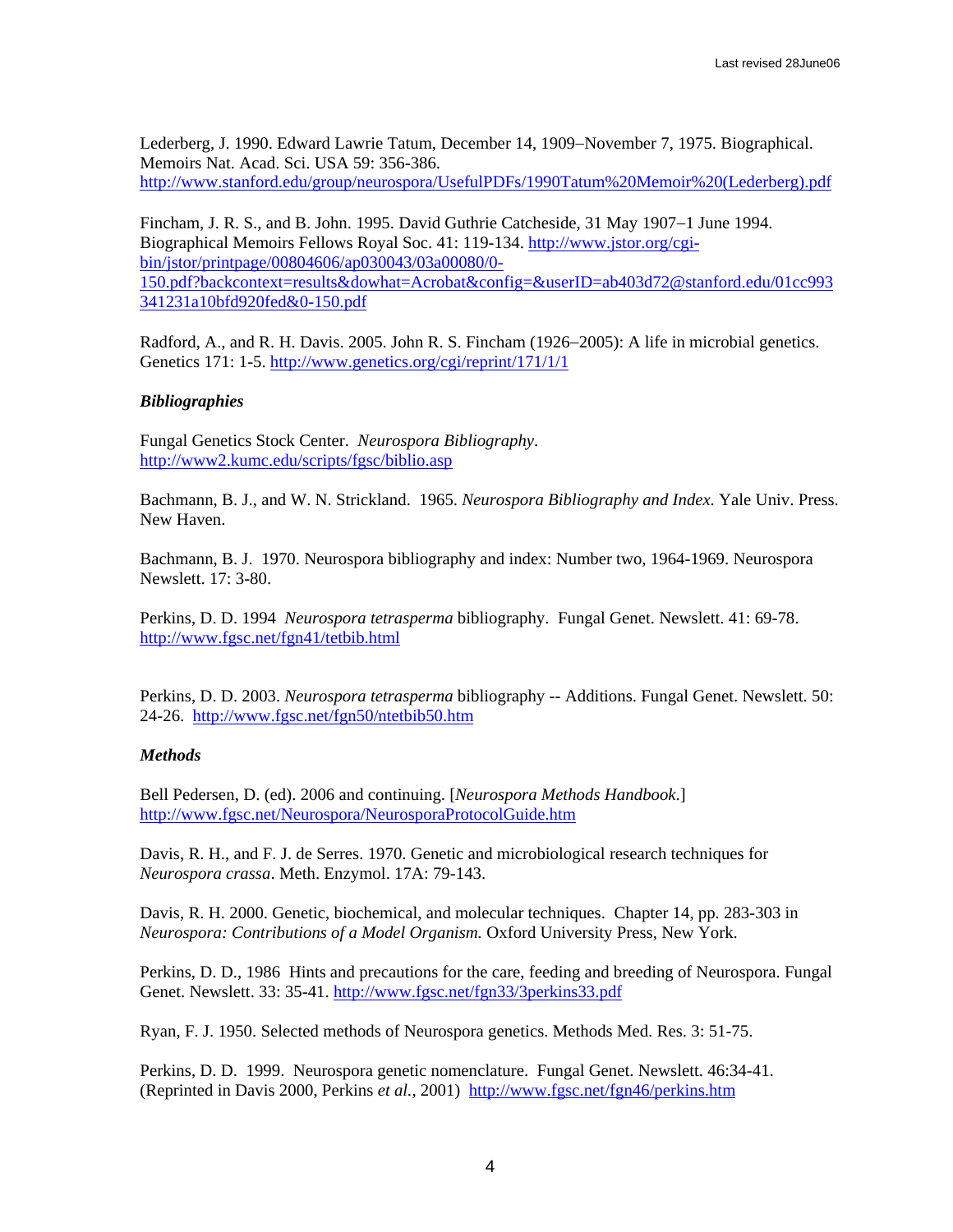### *Special topics*

# • *Mating type, the sexual cycle*

Glass, N. L., and M. A. Nelson. 1994. Mating-type genes in mycelial ascomycetes. In *The Mycota, Vol. I: Growth, Differentiation and Sexuality*. (J. G. H. Wessels and F. Meinhardt, eds.) pp. 295-306. Springer-Verlag.

Shiu, P. K. T., and N. L. Glass. 2000. Cell and nuclear recognition mechanisms mediated by mating type in filamentous ascomycetes. Curr. Opinion. Microbiol. 3 183-188.

Debuchy, R., and B. G. Turgeon. 2005. Mating-type structure, evolution, and function in Euascomycetes. In *The Mycota, Vol. 1 2nd ed.* (in press).

Metzenberg, R. L. 1995. The sexual cycle in Neurospora from fertilization to ascospore discharge. In: *Biotechnology of Ectomycorrhizae: Molecular Apporaches.* (Stocchi, V., P. Bonfante, and M. Nuti, eds.). pp. 85-98 New York. Plenum Press.

Raju, N. B. 1992. Genetic control of the sexual cycle in Neurospora. Mycol. Res. 96: 241-262. http://www.stanford.edu/group/neurospora/OldPDFs/1992Raju.SexualCycleReview.pdf

### • *Heterokaryons, vegetative incompatibility*

Glass, N. L., and S. J. Saupe. 2002. Vegetative incompatibility in filamentous ascomycetes. In: *Molecular Biology of Fungal Development*. (H. D. Osiewacz, ed.). Marcel Dekker, New York. pp. 109-131.

Glass, N. L., D. J. Jacobson, and, P. K. T. Shiu. 2000. The genetics of hyphal fusion and vegetative incompatibility in filamentous ascomycete fungi. Annu. Rev. Genet. 34: 165-186. <http://arjournals.annualreviews.org/doi/full/10.1146/annurev.genet.34.1.165>

Davis, R. H. 1966. Mechanisms of inheritance. 2. Heterokaryosis. In *The Fungi: An Advanced Treatise. Vol. 2* (G. C. Ainsworth and A. S. Sussman, eds.)pp. 567-588. Academic Press.

### • *Genetics and cytogenetics*

Davis, R. H., 2004. Genetics of Neurospora. In *The Mycota, Vol. 2: Genetics and Biotechnology. 2nd edition.* (U. Kück, ed.), pp. 295-306. Springer-Verlag.

Perkins, D. D., and E. G. Barry, 1977 The cytogenetics of Neurospora. Adv. Genet. 19: 133-285. <http://www.stanford.edu/group/neurospora/OldPDFs/PerkinsAdvGen77.pdf>

Perkins, D. D., 1979 Neurospora as an object for cytogenetic research. Stadler Genet. Symp. 11: 145-164. <http://www.stanford.edu/group/neurospora/OldPDFs/PerkinsStadler79.pdf>

Raju, N. B. 1980. Meiosis and ascospore genesis in Neurospora. European J. Cell Biol. 23: 208- 223. <http://www.stanford.edu/group/neurospora/OldPDFs/1980Raju.MeiosisReview.pdf>

Raju, N. B. 1992. Genetic control of the sexual cycle in Neurospora. Mycol. Res. 96: 241-262. [http://www.stanford.edu/group/neurospora/OldPDFs/1992Raju.SexualCycleReview.pdf](http://www.stanford.edu/group/neurospora/OldPDFs/RajuMycolRes92.pdf)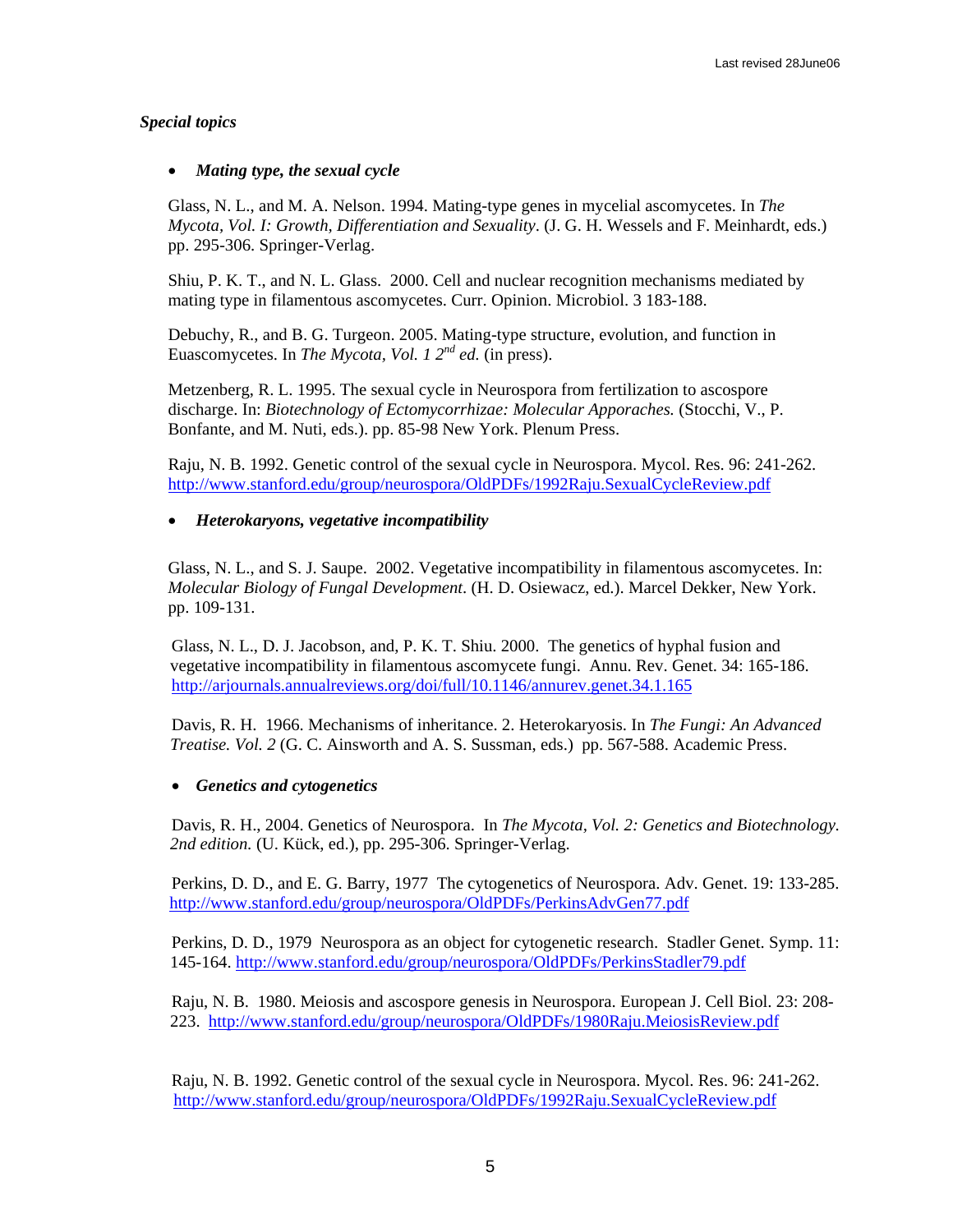Emerson, S. 1966. Mechanisms of inheritance. 1. Mendelian. In *The Fungi: An Advanced Treatise. Vol. 2*.( G. C. Ainsworth and A.S. Sussman, eds.) pp. 513-566. Academic Press.

Stadler, D. R. 1996. Meiotic recombination in filamentous fungi. J. Genet. 75: 265-280.

### • *Metabolism, regulation, transport*

Radford, A. 2004. Metabolic highways of *Neurospora crassa* revisited. Adv. Genet. 52: 165-207.

Davis, R. H. 1986. Compartmental and regulatory mechanisms in the arginine pathways of *Neurospora crassa* and *Saccharomyces cerevisiae*. Microbiol. Rev. 50: 280-313. <http://www.pubmedcentral.gov/picrender.fcgi?artid=373072&blobtype=pdf>

Sachs, M. S. 1996. General and cross-pathway controls of amino acid biosynthesis In *The Mycota, Vol. 3. Biochemistry and Molecular Biology.* (R. Brambl and G. A. Marzluf, eds.), pp. 316-345. Springer-Verlag.

### • *Mitochondria and mitochondrial plasmids*

Kennell, J. C., R. A. Collins, A. J. F. Griffiths, and F. E. Nargang. 2004. Mitochondrial genetics of Neurospora. In *The Mycota, Vol. 2: Genetics and Biotechnology. 2nd edition.* (U. Kück, ed.), pp. 95-112. Springer-Verlag.

Griffiths, A. J. F. 1996. Mitochondrial inheritance in filamentous fungi. J. Genet. 75: 403-414.

Griffiths, A. J. F. 1995. Natural plasmids of filamentous fungi. Microbiol. Rev. 59: 673-85. <http://mmbr.asm.org/cgi/content/abstract/59/4/673>

# • *RIP and silencing*

Selker, E. U. 1990. Premeiotic instability of repeated sequences in *Neurospora crassa*. Annu. Rev. Genet. 24: 579-614.

[http://arjournals.annualreviews.org/action/doSearch?action=runSearch&type=advanced&result=t](http://arjournals.annualreviews.org/action/doSearch?action=runSearch&type=advanced&result=true&prevSearch=%2Bauthorsfield%3A(Selker,EU) [rue&prevSearch=%2Bauthorsfield%3A\(Selker,EU\)](http://arjournals.annualreviews.org/action/doSearch?action=runSearch&type=advanced&result=true&prevSearch=%2Bauthorsfield%3A(Selker,EU)

Selker, E. U. 2002. Repeat-induced gene silencing in fungi. Adv. Genet. 46: 439-450.

Pickford, A. S., C. Catalanotto, C. Cogoni, and G. Macino. 2002. Quelling in *Neurospora crassa*. Adv. Genet. 46: 277-303.

Cogoni, C. 2001. Homology-dependent gene silencing mechanisms in fungi. Annu. Rev. Microbiol. 55: 381-406. [http://arjournals.annualreviews.org/doi/full/10.1146/annurev.micro.55.1.381?prevSearch=authors](http://arjournals.annualreviews.org/doi/full/10.1146/annurev.micro.55.1.381?prevSearch=authorsfield%3A%28Cogoni%2CC%29) [field%3A%28Cogoni%2CC%29](http://arjournals.annualreviews.org/doi/full/10.1146/annurev.micro.55.1.381?prevSearch=authorsfield%3A%28Cogoni%2CC%29)

Cogoni, C. 2002. Unifying homology effects. Nature Genet. 30: 245-246. <http://www.nature.com/cgi-taf/DynaPage.taf?file=/ng/journal/v30/n3/full/ng0302-245.html>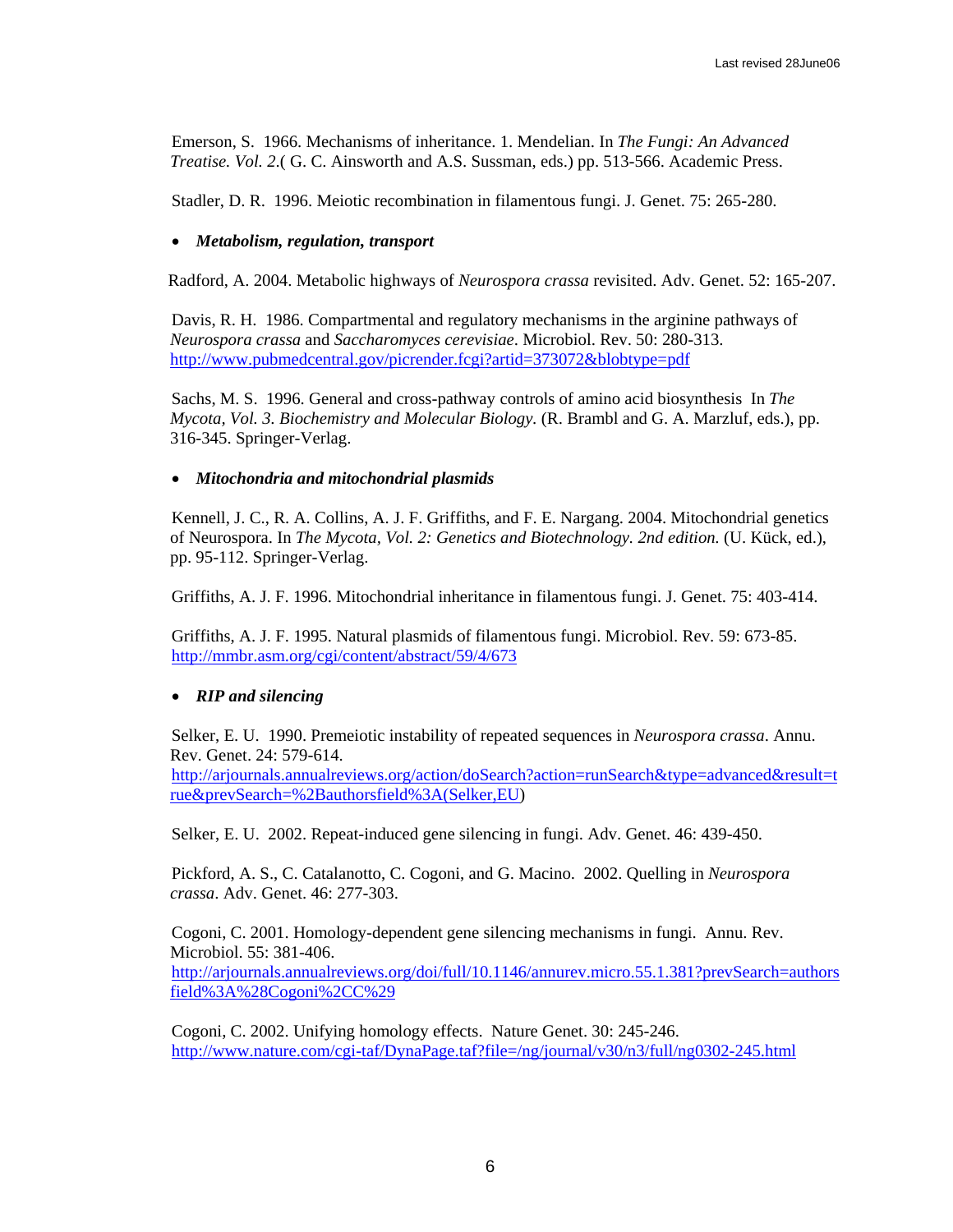Shiu, P. K. T., D. Zickler, N. B. Raju, G. Ruprick-Robert, and R. L. Metzenberg. 2006.. SAD-2 is required for meiotic silencing by unpaired DNA and perinuclear localization of SAD-1 RdRP. Proc. Nat. Acad. Sci. USA 103: 2243-2248. <http://www.pnas.org/cgi/reprint/103/7/2243>.

# • *Natural populations, species recognition*

Turner, B. C., D. D. Perkins, and A. Fairfield. 2001. Neurospora from natural populations: A global study. Fungal Genet. Biol. 32: 67-92. <http://www.stanford.edu/group/neurospora/pdfs/Turner2001.pdf>

Perkins, D. D., and B. C. Turner. 1988. Neurospora from natural populations: Toward the population biology of a haploid eukaryote. Exp. Mycol. 12: 91-131. <http://www.stanford.edu/group/neurospora/OldPDFs/PerkinsExpMycol88.pdf>

Raju, N. B. 2002. Spore killers: Meiotic drive elements that distort genetic ratios. In *Molecular Biology of Fungal Development*. (H. D. Osiewacz, ed.), pp. 275-296. Marcel Decker.

Turner, B. C., and D. D. Perkins. 1991 Meiotic drive in Neurospora and other fungi. Am. Nat. 137: 416-429.

[http://www.jstor.org/browse/00030147/di006343/00p0014z/0?frame=noframe&userID=ab403d7](http://www.jstor.org/browse/00030147/di006343/00p0014z/0?frame=noframe&userID=ab403d74@stanford.edu/01cc993341005014af584&backcontext=page&backurl=/cgi-bin/jstor/viewitem/00030147/di006343/00p0014z/0%3fframe%3dnoframe%26dpi%3d3%26userID%3dab403) [4@stanford.edu/01cc993341005014af584&backcontext=page&backurl=/cgi](http://www.jstor.org/browse/00030147/di006343/00p0014z/0?frame=noframe&userID=ab403d74@stanford.edu/01cc993341005014af584&backcontext=page&backurl=/cgi-bin/jstor/viewitem/00030147/di006343/00p0014z/0%3fframe%3dnoframe%26dpi%3d3%26userID%3dab403)[bin/jstor/viewitem/00030147/di006343/00p0014z/0%3fframe%3dnoframe%26dpi%3d3%26userI](http://www.jstor.org/browse/00030147/di006343/00p0014z/0?frame=noframe&userID=ab403d74@stanford.edu/01cc993341005014af584&backcontext=page&backurl=/cgi-bin/jstor/viewitem/00030147/di006343/00p0014z/0%3fframe%3dnoframe%26dpi%3d3%26userID%3dab403) [D%3dab403d74@stanford.edu/01cc993341005014af584%26PAGE%3d0%26config%3djstor&c](http://www.jstor.org/browse/00030147/di006343/00p0014z/0?frame=noframe&userID=ab403d74@stanford.edu/01cc993341005014af584&backcontext=page&backurl=/cgi-bin/jstor/viewitem/00030147/di006343/00p0014z/0%3fframe%3dnoframe%26dpi%3d3%26userID%3dab403) [onfig=jstor](http://www.jstor.org/browse/00030147/di006343/00p0014z/0?frame=noframe&userID=ab403d74@stanford.edu/01cc993341005014af584&backcontext=page&backurl=/cgi-bin/jstor/viewitem/00030147/di006343/00p0014z/0%3fframe%3dnoframe%26dpi%3d3%26userID%3dab403)

Dettman, J. R., D. J. Jacobson, E. Turner, A. Pringle, and J. W. Taylor. 2003. Reproductive isolation and phylogenetic divergence in Neurospora: Comparing methods of species recognition in a model eukaryote. Evolution 57: 2721-2741. [http://www.stanford.edu/group/neurospora/pdfs/Dettman-EVOL-2721.pdf](http://www.stanford.edu/group/neurospora/pdfs/Dettman-EVOL-2721:pdf)

# • *Circadian rhythms, photobiology*

Dunlap, J. C., J. J. Loros, D. Denault, K. Lee, A. Froelich, H. Colot, M. Shi, and A. Pregueiro. 2004. Genetics and molecular biology of circadian rhythms. In *The Mycota III. Biochemistry and Molecular Biology, 2nd ed.* (R. Brambl and G. A. Marzluf, eds.), pp. 209-229. Springer-Verlag.

Roenneberg, T., Z. Dragovic, and M. Merrow. 2005. Demasking biological oscillators: Properties and principles of entrainment exemplified by the Neurospora circadian clock. Proc. Nat. Acad. Sci. U.S.A. 102: 7742-7747. [http://www.pnas.org/cgi/reprint/102/21/7742.](http://www.pnas.org/cgi/reprint/102/21/7742)

Bell-Pedersen, D. 2002. Circadian rhythms in *Neurospora crassa*. In *Molecular Biology of Fungal Development*. (H. D. Osiewacz, ed.). pp. 187-214. Marcel Dekker.

Lakin-Thomas, P. L. 2000. Circadian rhythms: New functions for old clock genes. Trends Genet. 16 135-142.

[http://www.sciencedirect.com/science?\\_ob=ArticleURL&\\_udi=B6TCY-3YRV9YV-](http://www.sciencedirect.com/science?_ob=ArticleURL&_udi=B6TCY-3YRV9YV-G&_user=145269&_handle=B-WA-A-A-AV-MsSAYWW-UUW-AUEYUVDDWA-AUECZWYCWA-ZWZYZUUZE-AV-U&_fmt=full&_coverDate=03%2F01%2F2000&_rdoc=14&_orig=browse&_srch=%23toc%235183%232000%2399)[G&\\_user=145269&\\_handle=B-WA-A-A-AV-MsSAYWW-UUW-AUEYUVDDWA-](http://www.sciencedirect.com/science?_ob=ArticleURL&_udi=B6TCY-3YRV9YV-G&_user=145269&_handle=B-WA-A-A-AV-MsSAYWW-UUW-AUEYUVDDWA-AUECZWYCWA-ZWZYZUUZE-AV-U&_fmt=full&_coverDate=03%2F01%2F2000&_rdoc=14&_orig=browse&_srch=%23toc%235183%232000%2399)[AUECZWYCWA-ZWZYZUUZE-AV-](http://www.sciencedirect.com/science?_ob=ArticleURL&_udi=B6TCY-3YRV9YV-G&_user=145269&_handle=B-WA-A-A-AV-MsSAYWW-UUW-AUEYUVDDWA-AUECZWYCWA-ZWZYZUUZE-AV-U&_fmt=full&_coverDate=03%2F01%2F2000&_rdoc=14&_orig=browse&_srch=%23toc%235183%232000%2399)

[U&\\_fmt=full&\\_coverDate=03%2F01%2F2000&\\_rdoc=14&\\_orig=browse&\\_srch=%23toc%235](http://www.sciencedirect.com/science?_ob=ArticleURL&_udi=B6TCY-3YRV9YV-G&_user=145269&_handle=B-WA-A-A-AV-MsSAYWW-UUW-AUEYUVDDWA-AUECZWYCWA-ZWZYZUUZE-AV-U&_fmt=full&_coverDate=03%2F01%2F2000&_rdoc=14&_orig=browse&_srch=%23toc%235183%232000%2399) [183%232000%23999839996%23167449!&\\_cdi=5183&view=c&\\_acct=C000012078&\\_version=](http://www.sciencedirect.com/science?_ob=ArticleURL&_udi=B6TCY-3YRV9YV-G&_user=145269&_handle=B-WA-A-A-AV-MsSAYWW-UUW-AUEYUVDDWA-AUECZWYCWA-ZWZYZUUZE-AV-U&_fmt=full&_coverDate=03%2F01%2F2000&_rdoc=14&_orig=browse&_srch=%23toc%235183%232000%2399) [1&\\_urlVersion=0&\\_userid=145269&md5=1d8dde2d8981ad79437297ed6c7960d5](http://www.sciencedirect.com/science?_ob=ArticleURL&_udi=B6TCY-3YRV9YV-G&_user=145269&_handle=B-WA-A-A-AV-MsSAYWW-UUW-AUEYUVDDWA-AUECZWYCWA-ZWZYZUUZE-AV-U&_fmt=full&_coverDate=03%2F01%2F2000&_rdoc=14&_orig=browse&_srch=%23toc%235183%232000%2399)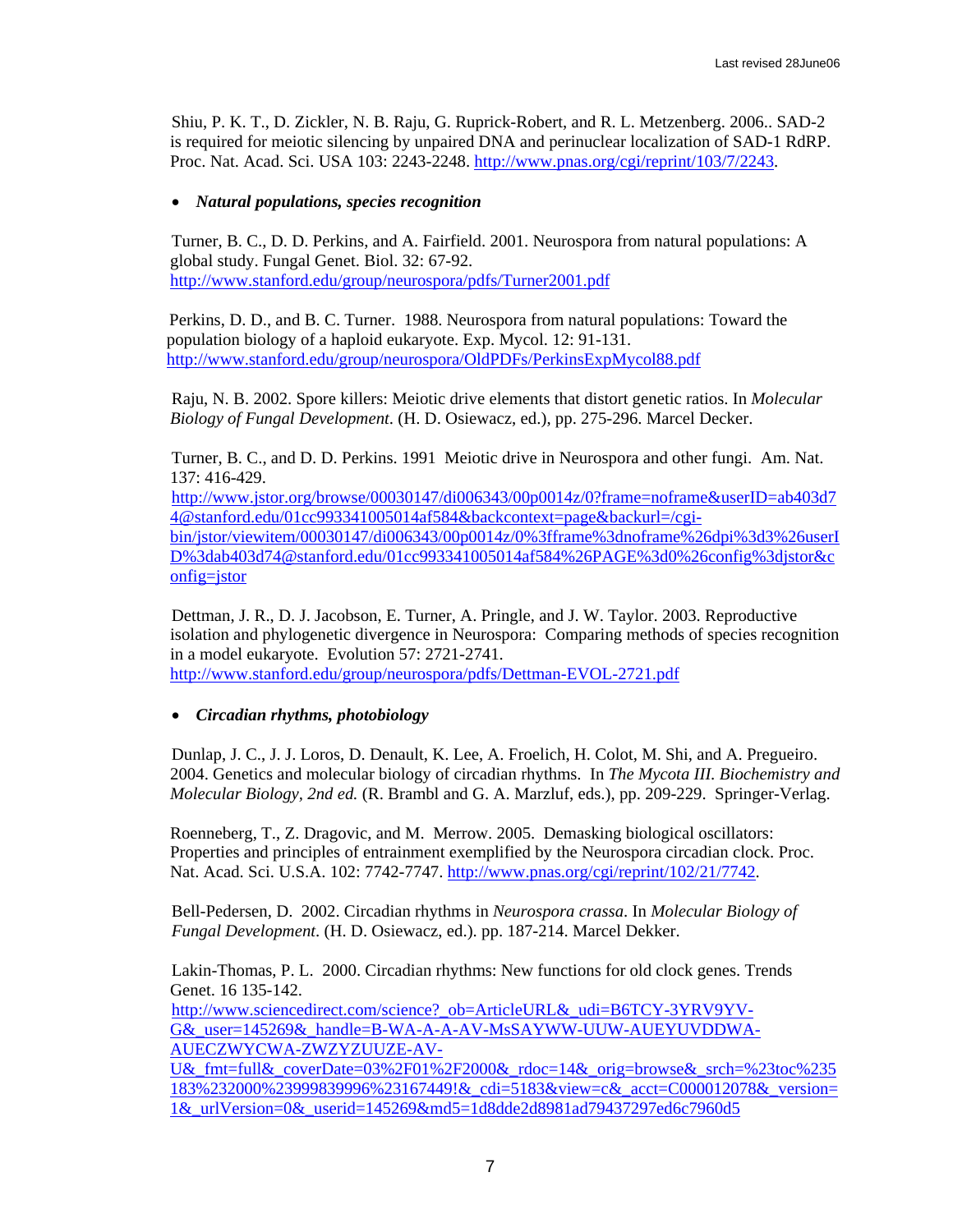Lakin-Thomas, P. L. 2006. Circadian clock genes *frequency* and *white collar-1* are not essential for entrainment to temperature cycles in *Neurospora crassa* Proc. Nat. Acad. Sci. U.S.A. 103: 4469-4474. [http://www.pnas.org/cgi/reprint/103/12/4469.](http://www.pnas.org/cgi/reprint/103/12/4469)

Lakin-Thomas, P. L., G. G. Cote, and S. Brody. 1990. Circadian rhythms in *Neurospora crassa*: Biochemistry and genetics. Crit. Rev. Microbiol. 17: 365-416.

Linden, H. 2002. Blue light perception and signal transduction in *Neurospora crassa*. In *Molecular Biology of Fungal Development.* (H. D. Osiewacz, ed.), pp. 165-185. Marcel Dekker.

Lauter, F.-R. 1996. Molecular genetics of fungal photobiology. J. Genet. 75: 375-386.

# • *Mutation and DNA repair*

.

Schroeder, A.L., H. Inoue, and M.S. Sachs. 1998. DNA repair in Neurospora. In *DNA Damage and Repair. Vol. 1: Biochemistry, Genetics, and Cell Biology*. pp. 503-538. (J.A. Nickoloff and M.F. Hoekstra, eds.). Humana Press, Totowa, NJ.

### • *Toxic levels of drugs, antibiotics, and antagonists*

Chalmers, J. H. 1974. Toxicity of antibiotics and other drugs to Neurospora. Neurospora Newslett. 21: 20-21. <http://www.fgsc.net/fgn/nn21/21chalmers.pdf>

Chalmers, J. H., and P. St. Lawrence. 1979. *cpl.-1*: a Neurospora mutant sensitive to chloramphenicol. Neurospora Newslett. 26: 8. <http://www.fgsc.net/fgn/nn26/26chalmers.pdf>

# • *Curves showing growth rate as a function of temperature and of pH*

Ryan, F. J., G. W. Beadle, and E. L. Tatum. 1943. The tube method of measuring the growth rate of Neurospora. Am. J. Bot. 30: 784-799. [http://links.jstor.org/sici?sici=0002-](http://links.jstor.org/sici?sici=0002-9122%28194312%2930%3A10%3C784%3ATTMOMT%3E2.0.CO%3B2-M) [9122%28194312%2930%3A10%3C784%3ATTMOMT%3E2.0.CO%3B2-M](http://links.jstor.org/sici?sici=0002-9122%28194312%2930%3A10%3C784%3ATTMOMT%3E2.0.CO%3B2-M)

# • *Curves showing ascospore germination as a function of the temperature and duration of heatshock*

Goddard, D. R. 1935. The reversible heat activation inducing germination and increased respiration in the ascospores of *Neurospora tetrasperma*. J. Gen. Physiol. 19: 45-60. <http://intl.jgp.org/cgi/reprint/19/1/45>

### *OR*

Goddard, D. R. 1939. The reversible heat activation of respiration in Neurospora. Cold Spring Harbor Symp. Quant. Biol. 7: 362- 376.

Lindegren, C. C. 1932. The genetics of Neurospora. I. The inheritance of response to heattreatment. Bull. Torrey Botan. Club 59: 85-102. [http://links.jstor.org/sici?sici=0040-](http://links.jstor.org/sici?sici=0040-9618%28193202%2959%3A2%3C85%3ATGONIT%3E2.0.CO%3B2-3) [9618%28193202%2959%3A2%3C85%3ATGONIT%3E2.0.CO%3B2-3](http://links.jstor.org/sici?sici=0040-9618%28193202%2959%3A2%3C85%3ATGONIT%3E2.0.CO%3B2-3)

• *Curves showing size distribution among microconidia and macroconidia*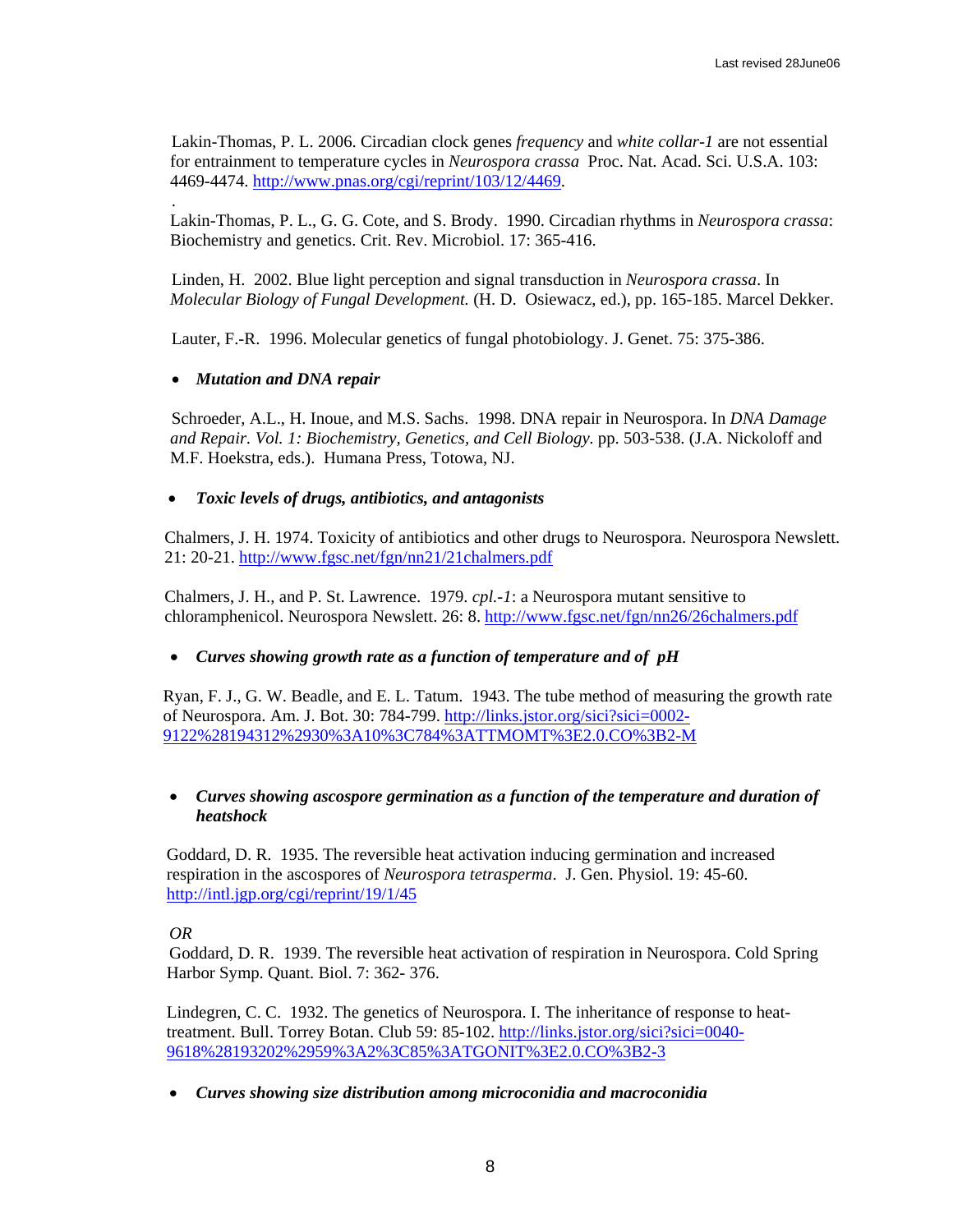Gillie, O. J. 1967. Use of the Coulter counter to measure the numbers and size distribution of macroconidia and microconidia of *Neurospora crassa*. Neurospora Newslett. 11: 16. <http://www.fgsc.net/fgn/nn11/11gillie.pdf>

# • *Pedigrees showing derivation of the standard* **N. crassa** *Oak Ridge wild type strains*

Newmeyer, D., D. D. Perkins, and E. G. Barry. 1987. An annotated pedigree of *Neurospora crassa* laboratory wild types, showing the probable origin of the nucleolus satellite and showing that certain stocks are not authentic. Fungal Genet. Newslett. 34: 46-51. <http://www.fgsc.net/fgn/nn26/26chalmers.pdf>

Gavric, O. and A. Griffiths. 2004. Another inconsistency in the pedigree of the Oak Ridge wild types of *Neurospora crassa*. Fungal Genet. Newslett. 51: 9-11. <http://www.fgsc.net/fgn51/fgn51gavric.html>

# • *Sequence-based phylogenies*

Berbee, M. L., and J. W. Taylor. 2001. Fungal molecular evolution: Gene trees and geologic time. In *The Mycota VII Part B. Systematics and Evolution*. (D. J. McLaughlin, E. G. McLaughlin, and P. A. Lemke, eds.) pp. 229-245.

Bruns, T. D., R. Vilgalys, S. M. Barns, *et al.* 1992. Evolutionary relationships within the fungi: Analyses of nuclear small subunit rRNA sequences. Mol Phylogenet. Evol. 1: 231-241. [http://www.sciencedirect.com/science?\\_ob=MImg&\\_imagekey=B6WNH-4DXK9Y9-8-](http://www.sciencedirect.com/science?_ob=MImg&_imagekey=B6WNH-4DXK9Y9-8-1&_cdi=6963&_user=145269&_orig=browse&_coverDate=09%2F30%2F1992&_sk=999989996&view=c&wchp=dGLbVzz-zSkzV&md5=922d86527e0ce871b952c1753db452d6&ie=/sdarticle.pdf) 1& cdi=6963& user=145269& orig=browse& coverDate=09%2F30%2F1992& sk=99998999 [6&view=c&wchp=dGLbVzz](http://www.sciencedirect.com/science?_ob=MImg&_imagekey=B6WNH-4DXK9Y9-8-1&_cdi=6963&_user=145269&_orig=browse&_coverDate=09%2F30%2F1992&_sk=999989996&view=c&wchp=dGLbVzz-zSkzV&md5=922d86527e0ce871b952c1753db452d6&ie=/sdarticle.pdf)[zSkzV&md5=922d86527e0ce871b952c1753db452d6&ie=/sdarticle.pdf](http://www.sciencedirect.com/science?_ob=MImg&_imagekey=B6WNH-4DXK9Y9-8-1&_cdi=6963&_user=145269&_orig=browse&_coverDate=09%2F30%2F1992&_sk=999989996&view=c&wchp=dGLbVzz-zSkzV&md5=922d86527e0ce871b952c1753db452d6&ie=/sdarticle.pdf)

Dettman, J. R., F. M. Harbinski, and J. W. Taylor. 2001. Ascospore morphology is a poor predictor of the phylogenetic relationships of Neurospora and Gelasinospora. Fungal Genet. Biol. 48: 10-11. <http://www.stanford.edu/group/neurospora/pdfs/dettman2001c.pdf>

Dettman, J. R., D. J. Jacobson and J. W. Taylor. 2003. A multilocus geneological approach to phylogenetic species recognition in the model eukaryote Neurospora. Evolution 57: 2703-2720. <http://www.stanford.edu/group/neurospora/pdfs/Dettman-EVOL-2703.pdf>

Dettman, J. R., D. J. Jacobson, E. Turner, A. Pringle, and J. W. Taylor. 2003. Reproductive isolation and phylogenetic divergence in Neurospora: Comparing methods of species recognition in a model eukaryote. Evolution 57: 2721-2741. [http://www.stanford.edu/group/neurospora/pdfs/Dettman-EVOL-2721.pdf](http://www.stanford.edu/group/neurospora/pdfs/Dettman-EVOL-2703.pdf)

Poggeler, S. 1999. Phylogenetic relationships between mating-type sequences from homothallic and heterothallic ascomycetes. Curr. Genet. 36 222-231. [http://www.springerlink.com/media/7pmwthqgvkah5tpjhq06/contributions/7/l/k/x/7lkxj01pkt6vh](http://www.springerlink.com/media/7pmwthqgvkah5tpjhq06/contributions/7/l/k/x/7lkxj01pkt6vh6mx.pdf) [6mx.pdf](http://www.springerlink.com/media/7pmwthqgvkah5tpjhq06/contributions/7/l/k/x/7lkxj01pkt6vh6mx.pdf)

Spatafora, J. W., and M. Blackwell. 1993. Molecular systematics of unitunicate perithecial ascomycetes: The Clavicipitales-Hypocreales connection. Mycologia 85: 912-922.